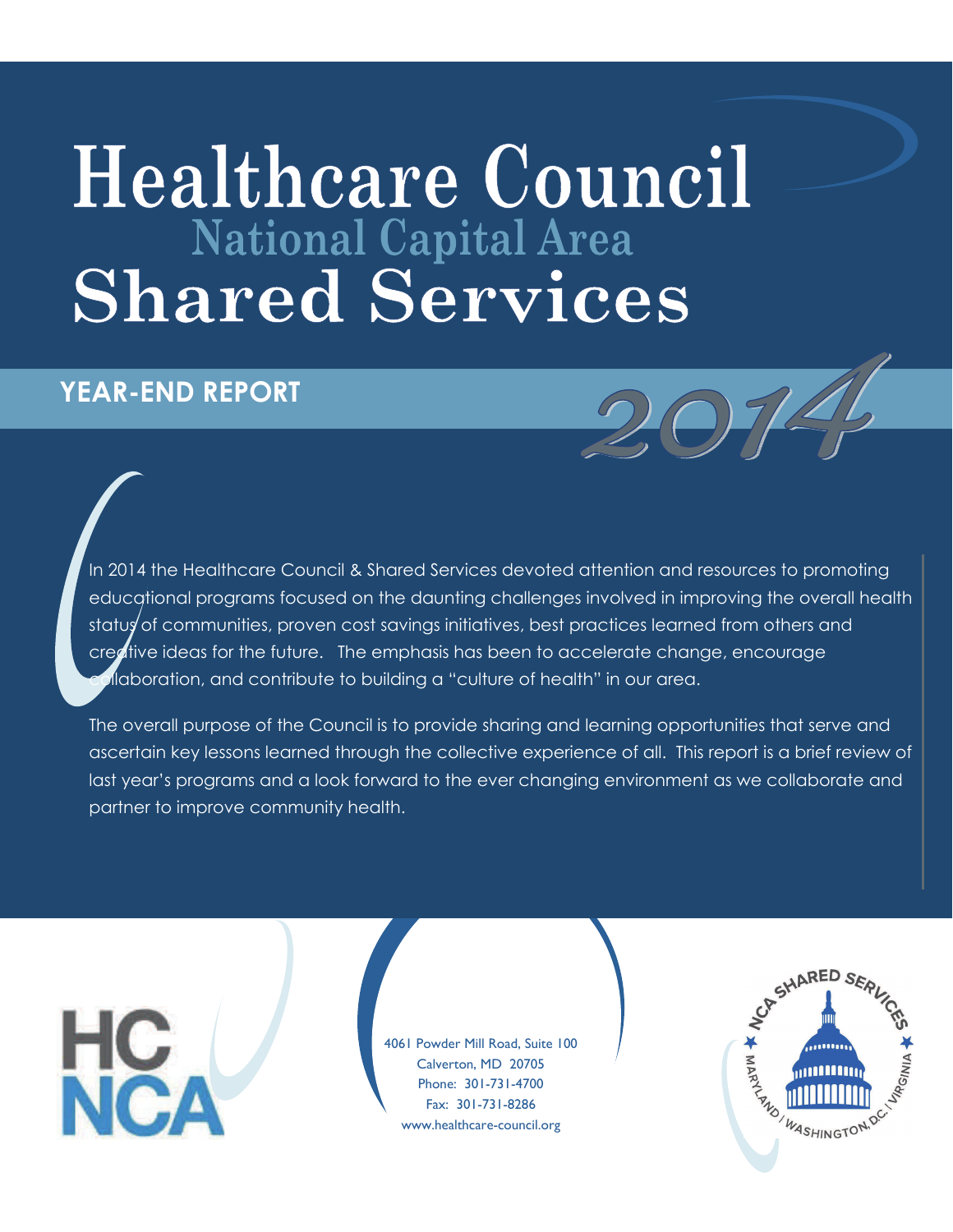## WHAT WE'RE UP TO.

#### **2014 EVENTS**

- Launched a quarterly Rehab Divisional Group
- Affiliated with Mid-Atlantic Healthcare Materials Management (MAHSMM)
- Held 16 Divisional Meetings
- Held 13 Executive Forums
- Sponsored the 2<sup>nd</sup> Employee of the Year Award Luncheon
- Sponsored the 14th McNulty Award Luncheon honoring Ed Eckenhoff
- Co-sponsored the Healthcare & Life Sciences Legislation Symposium
- Co-sponsored the HCNCA/Premier Fall **Conference**

#### **Group Topics**

- Identifying & Managing Expense Drivers
- Advanced Preventive Care as one Key Element of Population Health Management
- Current Trends in Cultural Competence
- Managed Care Contract Review (Terms that are not Fair & Detrimental)
- Unlocking Savings and Giving Control over Electronic Equipment Assets
- How to Diagnose Your Leadership Team to Maximize Performance
- Aligning Hospitals & Post-Acute Providers for Rehabilitation Services
- Bringing Citizenship Services to the Worksite Through the National Immigration Forum

#### **HCNCA McNulty and Employee of the Year Luncheon**

#### **2014 MILESTONES – HCNCA/NCASS**

- 53 hospital, allied and associate members joined the Council
- 35 Providers participated in the salary surveys
- 200 new clients became affiliates of NCASS through organic growth and assumption of another affiliate program
- Hosted the second Employee of the Year Award March 13, 2014
- Honored Ed Eckenhoff with the McNulty Award for 2013
- Recognized employees selected by 23 hospitals to receive outstanding employee of the year award for 2013 at the Employee of the Year Award Luncheon
- Recruited one new board member hospital executive and healthcare business owner
	- Launched partnership with Yankee Alliance
	- Negotiated an arrangement to assume an additional Premier affiliate program
- Signed on 3 new consultant vendors with discounted rates for members
- Produced the bi-weekly healthcare update
- Affiliated with Mid-Atlantic Healthcare Materials Management (MASHMM)
- Collaborated with Maryland, D.C. and Virginia chapters of the College of Healthcare Executives as sponsors of the HCNCA/Premier Fall Conference
- Produced quarterly newsletter
- Implemented a weekly newsletter for Shared Services clients

The second employee of the year award luncheon was held March 13, 2014 in conjunction with the McNulty Award. Twentythree hospitals and post-acute providers presented employees to be recognized at the luncheon. Impressive narratives about each recipient and the major contribution they made to their institution were read. The event concluded with Ed Eckenhoff, Founder and President Emeritus of MedStar National Rehabilitation Hospital, receiving the Matthew F. McNulty, Jr. Award in recognition of significant and memorable contributions to the health care field.

#### **2nd Annual Symposium for Healthcare & Life Science**

The Healthcare Council was one of several sponsors of the 2<sup>nd</sup> Annual Symposium conducted by the Center for Healthcare Innovation and held October 15, 2014. The theme for the day was the "Unintended Consequences of Healthcare & Life Scienc Legislation." Panels discussed The Affordable Care Act and unintended consequences, the Governmental/NGO perspective on regulation and reform obstacles and the change brought about by healthcare and life science legislation.

#### **HCNCA/Premier Fall Conference**

"Healthcare: Path to The Future" was the theme of the November 13, 2014 Healthcare Council/Premier Fall Conference. The emphasis was on access to healthcare, growth of retail clinics, implications of consumerism in benefit design, price transparency care delivery before and after EMR's, aligning providers across the continuum and the state of healthcare policy.

**The vision of the Healthcare Council and National Capital Area Shared Services is to continually discover services that can enhance operations and reduce cost for member organizations.**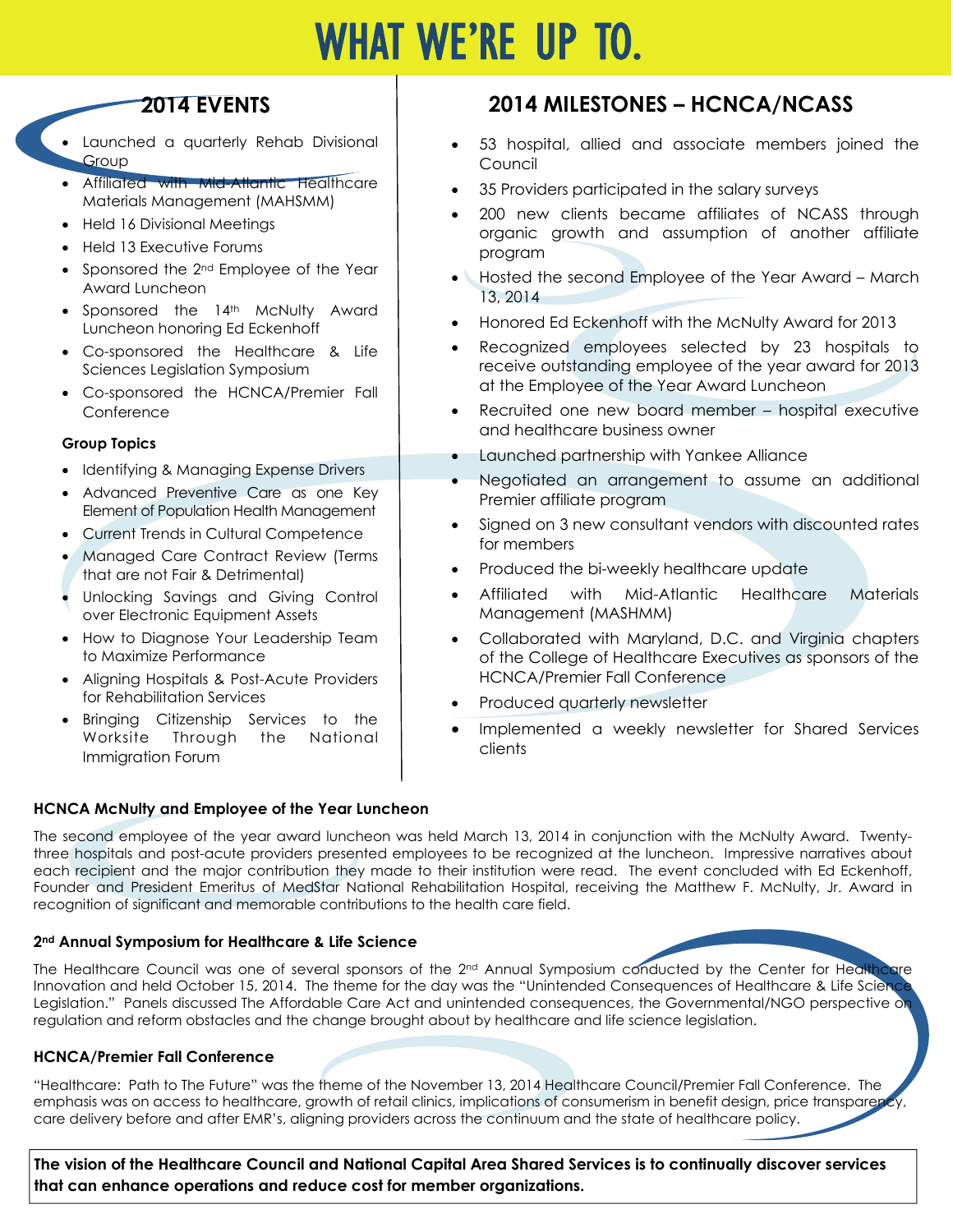# LOOKING AHEAD2015

Area Health Systems, Hospitals and Post-Acute Providers continue to express appreciation for the services provided through the Healthcare Council. In 2015 the Council will continue to create new value added services that benefit its members and provide opportunities for networking and education.

Plans for 2015 include adding new forum group meetings including but not limited to the following:

- · Chief Medical Officer Forum
- · Chief Nursing Officer Forum
- · Discharge Planning Divisional Group
- Pharmacy Divisonal Group

Continue collaboration with the local chapters of the College of Healthcare Executives

Expand MASHMM into Northern Virginia

Expand the speakers bureau

Seek additional vendors that bring value added services to members

Recruit more associate members that provide services to healthcare providers

Continue recruitment of new Board members from hospital and post-acute healthcare providers

Expand salary survey participants

Build the Premier affiliate program

Provide additional opportunities for preferred vendors and associate members to meet with healthcare providers

Increase participants in the Employee of the Year Award event

Recruit chairpersons for new forum and divisional groups

Create webinars for providers on select topics

Collaborate and support Premier's Breakthroughs Conference June 23—25, 2015 at Gaylord National Harbor.